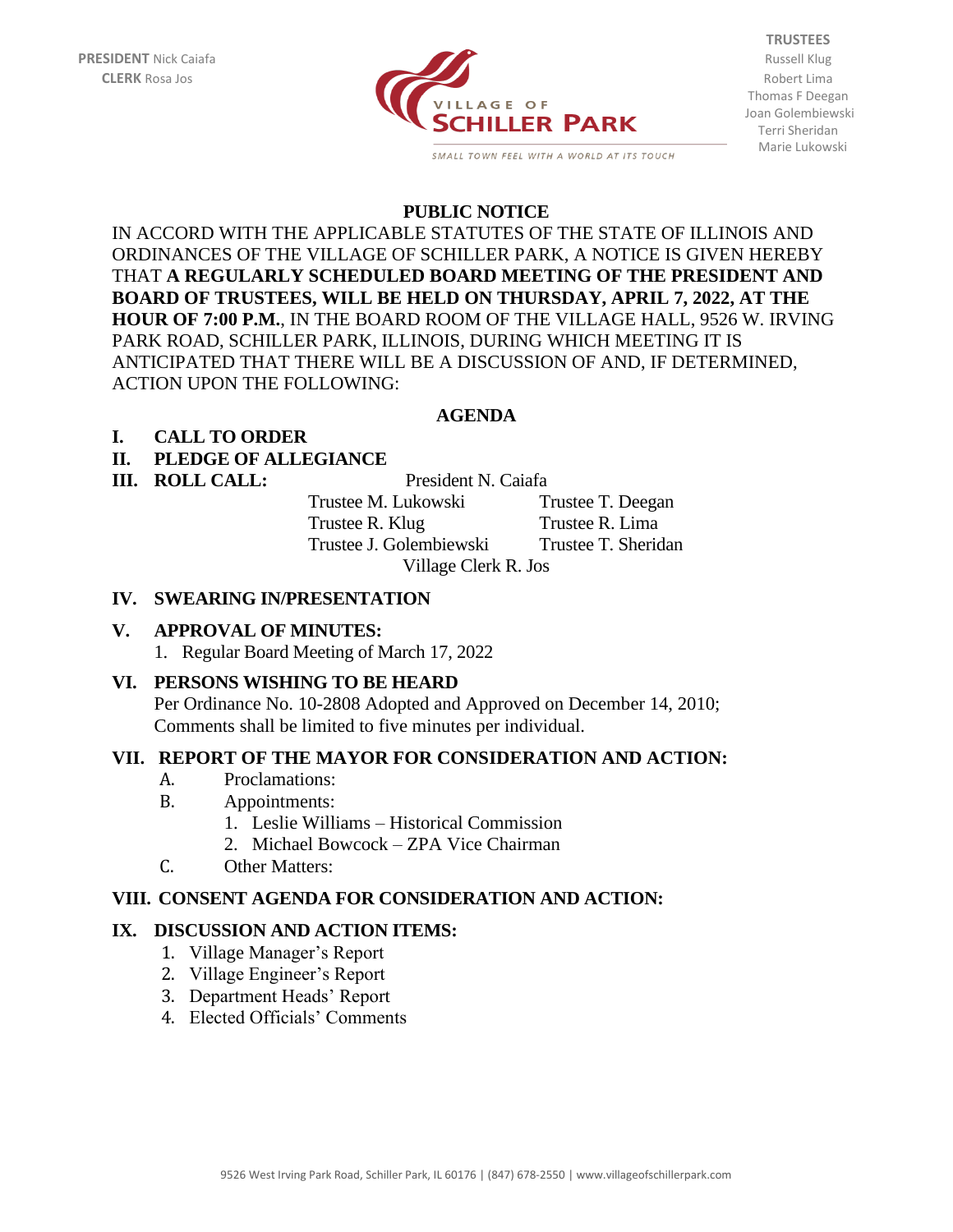# **X. COMMITTEE REPORTS FOR CONSIDERATION AND ACTION:**

- A. LICENSE (Business, Liquor, Ordinances, Utilities, and General Permits) Chr. Lukowski, Klug, Deegan Current Report
- B. PUBLIC WORKS (Streets, Water, Storm Water, Engineering, Fleet/Building Maintenance) Chr. Klug, Lukowski, Golembiewski
	- 1. Motion to waive bid requirements and approve the proposal from MYS General Contractors for the replacement of the concrete storage bins at the Street Dept garage in the amount of \$48,728.38 and authorize the Village Manager to execute the necessary documents and undertake such action to effectuate same.
	- 2. Motion to approve an agreement from Landcare USA LLC for mowing of various Village owned properties in the amount of \$20,398.00 and authorize the Village Manager to execute the necessary documents and undertake such action to effectuate same.
	- 3. Motion to waive bid requirements and approve the proposal from Structures Unlimited for the purchase of materials and construction of salt storage building in the amount of \$139,980 and authorize the Village Manager to execute the necessary documents and undertake such action to effectuate same.
	- 4. Motion to approve a proposal from TruGreen in the amount of \$12,160 for vegetation control along various right of ways and sidewalks and authorize the Village Manager to execute the necessary documents and undertake such action to effectuate same.
	- 5. An Ordinance of the Village of Schiller Park, Cook County, Illinois, Amending Sections 53.10 and 53.11 of Chapter 53 of Title Five of the New Millennium Code of the Village of Schiller Park Regarding Water and Sewer Services
	- 6. Motion to Approve M & J Asphalt Paving Co., Inc. as the lowest responsible and responsive bidder for the 2022 Alley Improvements in the amount not to exceed \$238,812.01 and authorize the Village Manager to execute the necessary documents and undertake such action to effectuate same.
	- 7. Motion to ratify the proposal from True North Consultants, Inc. to perform a preliminary site investigation for the Village of Schiller Park Drainage Improvement Project not to exceed \$12,200.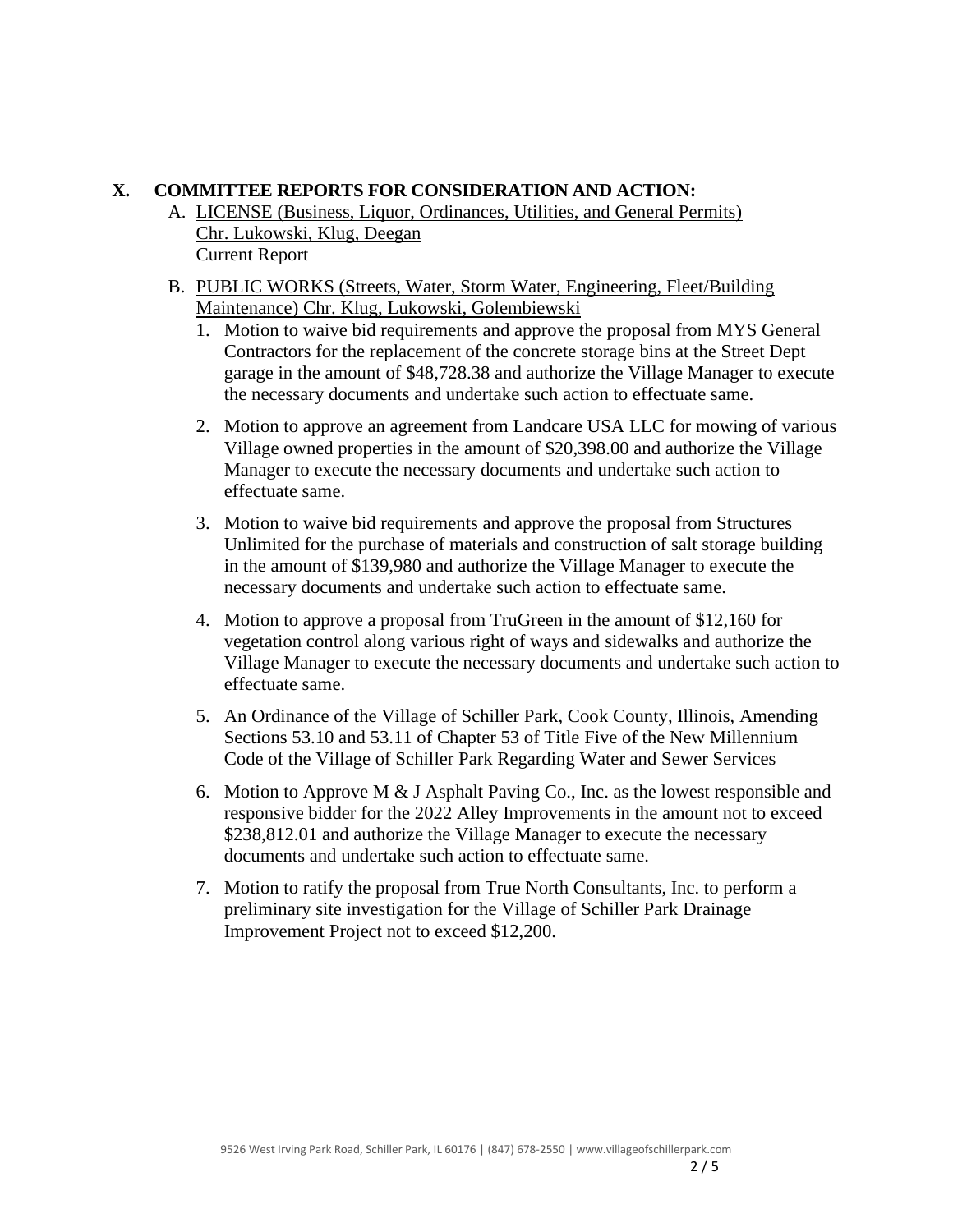- 8. Motion to waive bid requirements and approve the proposal for the cleaning and televising of combined sewer main on Irving Park Road from 25th Ave to River Road, storm main for Irving Park Road Viaduct and sanitary main on Ruby Street North of Lawrence Court to Lawrence Ave to be completed by Visu-Sewer in the amount \$30,000.00 and authorize the Village Manager to execute the necessary documents and undertake such action to effectuate the same.
- 9. Motion to ratify a proposal from Franklin Park Plumbing to perform a valve replacement to the Village water system in the amount not to exceed \$39,714.00 and authorize the Village Manager to execute the necessary documents and undertake such action to effectuate the same.
- 10. Motion to ratify an emergency repair to the Village sanitary sewer system on Judd Ave from Franklin Park Plumbing in the amount of \$16,974.59.
- C. COMMUNITY DEVELOPMENT (Planning, Zoning, Health, Building, Environment, and Transportation) Chr. Golembiewski, Sheridan, Lima
	- 1. Motion to approve an agreement with Environmental Group Services, Ltd. for a Phase II Subsurface Investigation at Irving Park Road and Mannheim Road in the amount of \$13,500 and authorize the Village Manager to execute the necessary documents and undertake such action to effectuate the same.
	- 2. A Resolution of The Village of Schiller Park, Cook County, Illinois, Supporting and Consenting to a Class 6b Real Property Tax Incentive for the Substantial Rehabilitation of an Industrial Facility Located at 9500 Ainslie Street
	- 3. A Resolution of The Village of Schiller Park, Cook County, Illinois, Supporting and Consenting to a Class 6b Real Property Tax Incentive for the New Construction of an Industrial Facility Located at 9521-9555 Ainslie Street and 9550 Kelvin Lane
- D. PUBLIC SAFETY (Police, Fire, Emergency Management, 911, and EMS) Chr. Deegan, Klug, Lukowski
	- 1. Motion to Approve the Purchase and Installation of a New Camera System from Precision Repair Inc. in the amount of \$8,500.00 and authorize the Village Manager to execute the necessary documents and undertake such action to effectuate the same.
	- 2. Motion to Approve a Memorandum of Understanding regarding Appendix a Pay Scale between the Village of Schiller Park and Firefighters Local 5230.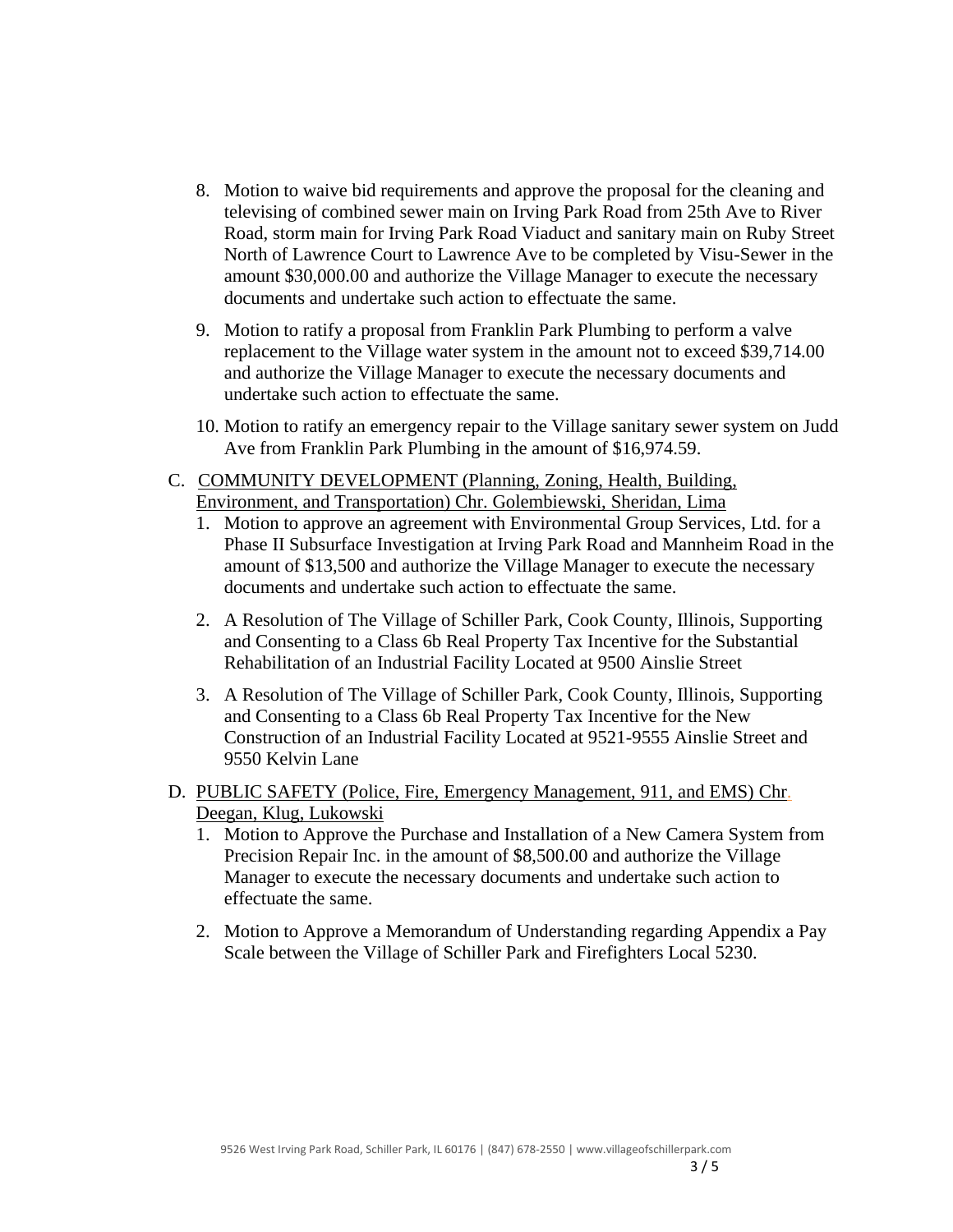# E. ADMINISTRATION/FINANCE (Human Resources, Insurance, Bills, Legal) Chr. Lima, Deegan, Sheridan

- 1. Motion to Approve the Current List of Bills in the Amount of 445,265.03.
	- This Includes the Following Non-Recurring Invoices:
		- a. A Lamp Concrete Contractors, INC 2021 Irving WM Relocation Payment No. 3
		- b. Baxter & Woodman 2021 Sewer TV Review
		- c. Franklin Park Plumbing CO, INC PH Phase I Inserta Valve
		- d. Franklin Park Plumbing CO, INC Judd Sanitary Sewer Replacement
		- e. National Power Rodding 2021 Contract Sewer Cleaning & TV
		- f. National Power Rodding 2021 Contract Sewer Cleaning & TV
- 2. An Ordinance of the Village of Schiller Park, Cook County, Illinois Adopting the Annual Budget for Fiscal Year 2022-2023
- 3. Motion to Authorize an Agreement with Panoramic Landscaping to Contract for Grass Cutting Services for the 2022 Senior Grass Cutting Program and authorize the Officers and Officials of the Village to execute the necessary documents and undertake such action to effectuate same.
- 4. Motion to Authorize an Agreement with Sean Milnes to Contract for Grass Cutting Services for the 2022 Senior Grass Cutting Program and authorize the Officers and Officials of the Village to execute the necessary documents and undertake such action to effectuate same.
- F. RECREATION (Parks, Special Events, Senior Services, Library, and Historical Commission) Chr. Sheridan, Golembiewski, Lima
	- 1. Motion to approve a proposal from TruGreen in the amount of \$6,264.67 for fertilization, weed and insect control at village parks and facilities, and to authorize the Village Manager to execute the necessary documents and undertake such action to effectuate same.
	- 2. Motion to approve a quote from Russo Power Equipment in the amount of \$12,470 for the purchase of a Toro 52" Multi-Force stand on mower, and to authorize the Village Manager to execute the necessary documents and undertake such action to effectuate same.
	- 3. Motion to approve a proposal from Doyle Sign and Rocklin Commercial Services, Inc. in the amount of \$18,130.00 to provide and install a new 45' flagpole at village hall and to authorize the Village Manager to execute the necessary documents and undertake such action to effectuate same.